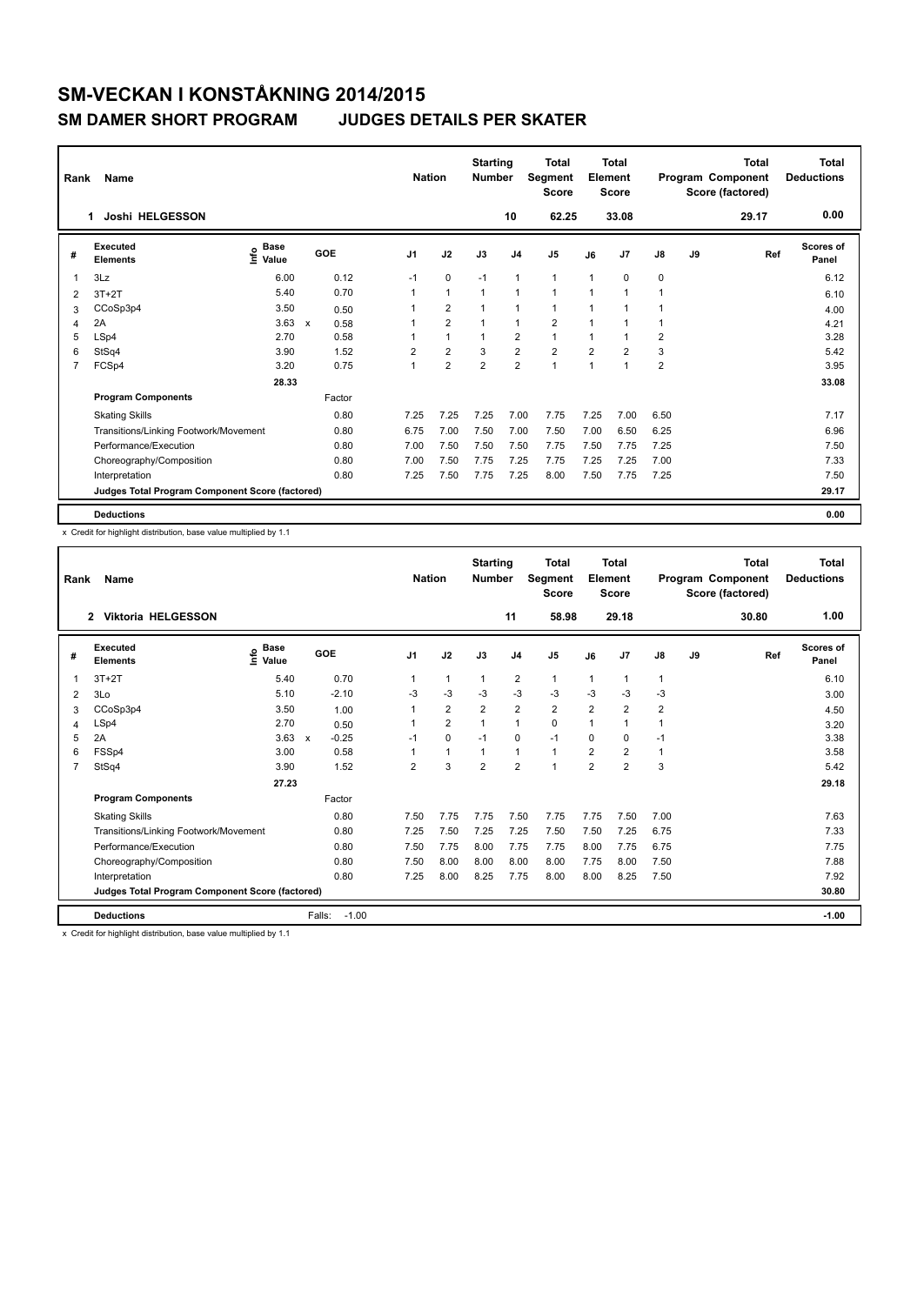| Rank           | Name                                            |                       |         | <b>Nation</b>  |                | <b>Starting</b><br><b>Number</b> |                | <b>Total</b><br>Segment<br><b>Score</b> |      | <b>Total</b><br>Element<br><b>Score</b> |                |    | <b>Total</b><br>Program Component<br>Score (factored) | <b>Total</b><br><b>Deductions</b> |
|----------------|-------------------------------------------------|-----------------------|---------|----------------|----------------|----------------------------------|----------------|-----------------------------------------|------|-----------------------------------------|----------------|----|-------------------------------------------------------|-----------------------------------|
|                | 3<br>Isabelle OLSSON                            |                       |         |                |                |                                  | 1              | 57.61                                   |      | 31.67                                   |                |    | 25.94                                                 | 0.00                              |
| #              | Executed<br><b>Elements</b>                     | Base<br>١nf٥<br>Value | GOE     | J <sub>1</sub> | J2             | J3                               | J <sub>4</sub> | J <sub>5</sub>                          | J6   | J <sub>7</sub>                          | J8             | J9 | Ref                                                   | <b>Scores of</b><br>Panel         |
| 1              | $3Lz + 2T$                                      | 7.30                  | 0.23    | 0              | 0              | $\mathbf 1$                      | 0              | 0                                       | 0    | $\overline{1}$                          | $\overline{1}$ |    |                                                       | 7.53                              |
| $\overline{2}$ | 3Lo                                             | 5.10                  | $-0.12$ | 0              | $-1$           | $-1$                             | 0              | 0                                       | 0    | $\overline{1}$                          | 0              |    |                                                       | 4.98                              |
| 3              | LSp4                                            | 2.70                  | 0.50    | 1              | $\mathbf{1}$   |                                  | 1              | 1                                       | 1    | $\overline{1}$                          |                |    |                                                       | 3.20                              |
| 4              | StSq3                                           | 3.30                  | 0.75    | 2              | $\overline{2}$ | $\overline{1}$                   | $\overline{2}$ | 1                                       | 1    | $\overline{1}$                          | $\overline{2}$ |    |                                                       | 4.05                              |
| 5              | FCSp4                                           | 3.20                  | 0.50    | 1              | $\mathbf{1}$   | 1                                | 1              | $\mathbf{1}$                            | 1    | $\overline{1}$                          |                |    |                                                       | 3.70                              |
| 6              | 2A                                              | $3.63 \times$         | 0.50    | 1              | $\overline{ }$ | $\overline{2}$                   | 1              | $\Omega$                                |      | 1                                       |                |    |                                                       | 4.13                              |
| $\overline{7}$ | CCoSp3p4                                        | 3.50                  | 0.58    | $\mathbf{1}$   | 1              | 1                                | $\overline{2}$ | $\overline{1}$                          | 1    | 1                                       | $\overline{2}$ |    |                                                       | 4.08                              |
|                |                                                 | 28.73                 |         |                |                |                                  |                |                                         |      |                                         |                |    |                                                       | 31.67                             |
|                | <b>Program Components</b>                       |                       | Factor  |                |                |                                  |                |                                         |      |                                         |                |    |                                                       |                                   |
|                | <b>Skating Skills</b>                           |                       | 0.80    | 6.50           | 6.75           | 6.75                             | 6.50           | 6.50                                    | 5.75 | 5.75                                    | 6.50           |    |                                                       | 6.42                              |
|                | Transitions/Linking Footwork/Movement           |                       | 0.80    | 6.00           | 6.50           | 6.50                             | 6.25           | 6.25                                    | 5.50 | 5.50                                    | 6.50           |    |                                                       | 6.17                              |
|                | Performance/Execution                           |                       | 0.80    | 6.50           | 6.75           | 6.75                             | 6.75           | 6.50                                    | 6.00 | 6.25                                    | 7.00           |    |                                                       | 6.58                              |
|                | Choreography/Composition                        |                       | 0.80    | 6.25           | 7.00           | 7.00                             | 6.75           | 6.50                                    | 6.25 | 6.25                                    | 7.00           |    |                                                       | 6.63                              |
|                | Interpretation                                  |                       | 0.80    | 6.50           | 7.00           | 7.25                             | 6.75           | 6.50                                    | 5.75 | 6.00                                    | 7.00           |    |                                                       | 6.63                              |
|                | Judges Total Program Component Score (factored) |                       |         |                |                |                                  |                |                                         |      |                                         |                |    |                                                       | 25.94                             |
|                | <b>Deductions</b>                               |                       |         |                |                |                                  |                |                                         |      |                                         |                |    |                                                       | 0.00                              |

x Credit for highlight distribution, base value multiplied by 1.1

| Rank           | Name                                            |                           |                      | <b>Nation</b>  |                      | <b>Starting</b><br><b>Number</b> |                | <b>Total</b><br>Segment<br><b>Score</b> |              | <b>Total</b><br>Element<br><b>Score</b> |               |    | <b>Total</b><br>Program Component<br>Score (factored) | <b>Total</b><br><b>Deductions</b> |
|----------------|-------------------------------------------------|---------------------------|----------------------|----------------|----------------------|----------------------------------|----------------|-----------------------------------------|--------------|-----------------------------------------|---------------|----|-------------------------------------------------------|-----------------------------------|
|                | 4 Linnea MELLGREN                               |                           |                      |                |                      |                                  | 8              | 43.75                                   |              | 23.91                                   |               |    | 20.84                                                 | 1.00                              |
| #              | Executed<br><b>Elements</b>                     | $\frac{e}{\epsilon}$ Base | GOE                  | J <sub>1</sub> | J2                   | J3                               | J <sub>4</sub> | J <sub>5</sub>                          | J6           | J <sub>7</sub>                          | $\mathsf{J}8$ | J9 | Ref                                                   | <b>Scores of</b><br>Panel         |
| 1              | 3T                                              | 4.10                      | $-2.10$              | $-3$           | $-3$                 | $-3$                             | $-3$           | $-3$                                    | $-3$         | $-3$                                    | $-3$          |    |                                                       | 2.00                              |
| 2              | $3S+2T$                                         | 5.50                      | 0.00                 | $\mathbf 0$    | $\mathbf 0$          | 1                                | $\mathbf 0$    | 0                                       | $\Omega$     | $\mathbf 0$                             | 0             |    |                                                       | 5.50                              |
| 3              | CCoSp3p4                                        | 3.50                      | 0.17                 |                | $\blacktriangleleft$ | $\Omega$                         | $\mathbf 0$    | 0                                       | $\Omega$     | $\Omega$                                | 1             |    |                                                       | 3.67                              |
| 4              | LSp3                                            | 2.40                      | 0.42                 |                | $\overline{1}$       |                                  | $\mathbf 0$    | 0                                       | 1            | 1                                       | 1             |    |                                                       | 2.82                              |
| 5              | 2A                                              | 3.63                      | 0.50<br>$\mathsf{x}$ |                | 1                    |                                  | 1              | $\mathbf{1}$                            | 1            | $\Omega$                                | 1             |    |                                                       | 4.13                              |
| 6              | FSSp3                                           | 2.60                      | 0.17                 |                | $\Omega$             |                                  | 0              | 0                                       | $\mathbf{1}$ | $\Omega$                                | 0             |    |                                                       | 2.77                              |
| $\overline{7}$ | StSq2                                           | 2.60                      | 0.42                 |                | $\overline{1}$       | $\overline{ }$                   | $\Omega$       | 1                                       | $\Omega$     | 1                                       | 1             |    |                                                       | 3.02                              |
|                |                                                 | 24.33                     |                      |                |                      |                                  |                |                                         |              |                                         |               |    |                                                       | 23.91                             |
|                | <b>Program Components</b>                       |                           | Factor               |                |                      |                                  |                |                                         |              |                                         |               |    |                                                       |                                   |
|                | <b>Skating Skills</b>                           |                           | 0.80                 | 5.50           | 5.50                 | 5.75                             | 5.00           | 5.50                                    | 5.00         | 4.75                                    | 5.75          |    |                                                       | 5.38                              |
|                | Transitions/Linking Footwork/Movement           |                           | 0.80                 | 5.00           | 4.75                 | 5.00                             | 4.75           | 5.25                                    | 4.75         | 4.50                                    | 5.25          |    |                                                       | 4.92                              |
|                | Performance/Execution                           |                           | 0.80                 | 5.25           | 5.50                 | 5.25                             | 5.00           | 5.25                                    | 5.25         | 5.00                                    | 5.25          |    |                                                       | 5.21                              |
|                | Choreography/Composition                        |                           | 0.80                 | 5.25           | 5.25                 | 5.50                             | 5.00           | 5.50                                    | 5.25         | 5.00                                    | 5.50          |    |                                                       | 5.29                              |
|                | Interpretation                                  |                           | 0.80                 | 5.00           | 5.50                 | 5.50                             | 5.25           | 5.25                                    | 5.00         | 5.00                                    | 5.50          |    |                                                       | 5.25                              |
|                | Judges Total Program Component Score (factored) |                           |                      |                |                      |                                  |                |                                         |              |                                         |               |    |                                                       | 20.84                             |
|                | <b>Deductions</b>                               |                           | Falls:<br>$-1.00$    |                |                      |                                  |                |                                         |              |                                         |               |    |                                                       | $-1.00$                           |

x Credit for highlight distribution, base value multiplied by 1.1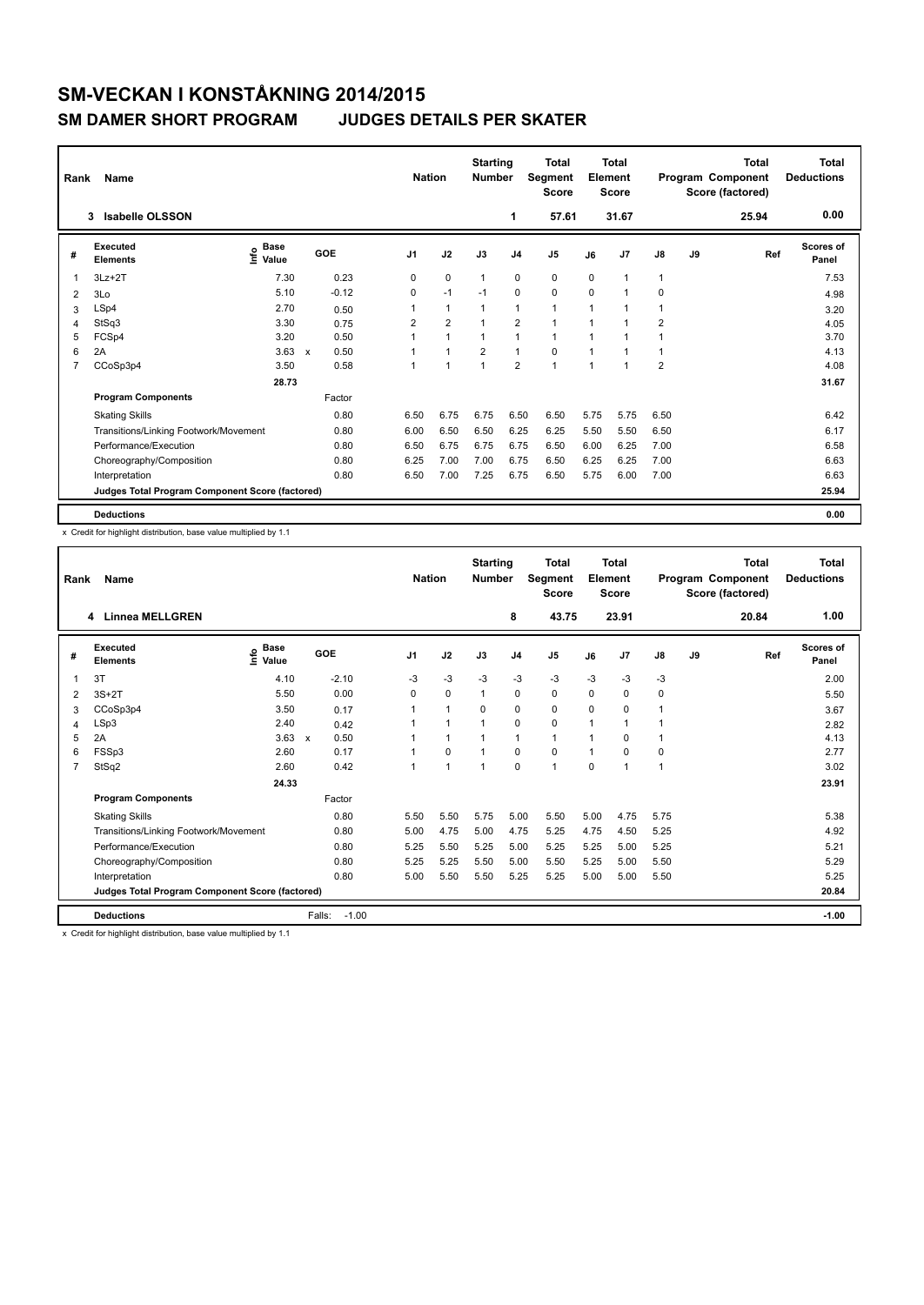| Rank           | Name                                            |      |                      |                         |                | <b>Nation</b> | <b>Starting</b><br><b>Number</b> |                | <b>Total</b><br>Segment<br><b>Score</b> |                | Total<br>Element<br><b>Score</b> |                         |    | <b>Total</b><br>Program Component<br>Score (factored) | <b>Total</b><br><b>Deductions</b> |
|----------------|-------------------------------------------------|------|----------------------|-------------------------|----------------|---------------|----------------------------------|----------------|-----------------------------------------|----------------|----------------------------------|-------------------------|----|-------------------------------------------------------|-----------------------------------|
|                | <b>Erika LIND</b><br>5                          |      |                      |                         |                |               |                                  | $\overline{7}$ | 42.50                                   |                | 23.04                            |                         |    | 19.46                                                 | 0.00                              |
| #              | Executed<br><b>Elements</b>                     | ١nf٥ | <b>Base</b><br>Value | GOE                     | J <sub>1</sub> | J2            | J3                               | J <sub>4</sub> | J5                                      | J6             | J <sub>7</sub>                   | J8                      | J9 | Ref                                                   | <b>Scores of</b><br>Panel         |
| 1              | $3S+2T$                                         |      | 5.50                 | 0.00                    | 0              | $\mathbf 0$   | 0                                | 0              | $\pmb{0}$                               | $\Omega$       | 0                                | 0                       |    |                                                       | 5.50                              |
| 2              | 2A                                              |      | 3.30                 | $-1.00$                 | $-2$           | $-2$          | $-2$                             | $-2$           | $-2$                                    | $-2$           | $-2$                             | $-2$                    |    |                                                       | 2.30                              |
| 3              | CCoSp3p4                                        |      | 3.50                 | 0.50                    |                | $\mathbf{1}$  | $\mathbf{1}$                     | $\mathbf{1}$   | $\mathbf{1}$                            | 1              |                                  | $\mathbf{1}$            |    |                                                       | 4.00                              |
| 4              | 3Lo <<                                          | <<   | 1.98                 | $-0.85$<br>$\mathsf{x}$ | -3             | $-3$          | $-2$                             | $-3$           | $-2$                                    | $-3$           | $-3$                             | -3                      |    |                                                       | 1.13                              |
| 5              | FCSp4                                           |      | 3.20                 | 0.33                    | 0              | 0             | $\overline{1}$                   | 0              | $\mathbf{1}$                            | $\overline{ }$ |                                  | $\mathbf{1}$            |    |                                                       | 3.53                              |
| 6              | StSq3                                           |      | 3.30                 | 0.58                    | $\overline{2}$ | $\mathbf{1}$  |                                  | $\mathbf{1}$   | $\mathbf{1}$                            | $\overline{1}$ |                                  | $\overline{\mathbf{c}}$ |    |                                                       | 3.88                              |
| $\overline{7}$ | LSp4                                            |      | 2.70                 | 0.00                    | 1              | $\mathbf 0$   | 0                                | $\mathbf 0$    | $\mathbf 0$                             | $\mathbf 0$    | $\mathbf 0$                      | $\pmb{0}$               |    |                                                       | 2.70                              |
|                |                                                 |      | 23.48                |                         |                |               |                                  |                |                                         |                |                                  |                         |    |                                                       | 23.04                             |
|                | <b>Program Components</b>                       |      |                      | Factor                  |                |               |                                  |                |                                         |                |                                  |                         |    |                                                       |                                   |
|                | <b>Skating Skills</b>                           |      |                      | 0.80                    | 4.75           | 4.75          | 4.75                             | 4.75           | 5.00                                    | 4.75           | 5.00                             | 5.25                    |    |                                                       | 4.83                              |
|                | Transitions/Linking Footwork/Movement           |      |                      | 0.80                    | 4.50           | 4.25          | 4.75                             | 4.25           | 4.75                                    | 4.50           | 4.50                             | 5.00                    |    |                                                       | 4.54                              |
|                | Performance/Execution                           |      |                      | 0.80                    | 5.25           | 4.75          | 5.00                             | 4.50           | 5.00                                    | 5.00           | 5.00                             | 5.00                    |    |                                                       | 4.96                              |
|                | Choreography/Composition                        |      |                      | 0.80                    | 5.25           | 4.75          | 5.25                             | 4.75           | 4.75                                    | 5.00           | 5.25                             | 5.25                    |    |                                                       | 5.04                              |
|                | Interpretation                                  |      |                      | 0.80                    | 5.00           | 4.75          | 5.25                             | 4.75           | 5.00                                    | 4.75           | 5.00                             | 5.50                    |    |                                                       | 4.96                              |
|                | Judges Total Program Component Score (factored) |      |                      |                         |                |               |                                  |                |                                         |                |                                  |                         |    |                                                       | 19.46                             |
|                | <b>Deductions</b>                               |      |                      |                         |                |               |                                  |                |                                         |                |                                  |                         |    |                                                       | 0.00                              |

<< Downgraded jump x Credit for highlight distribution, base value multiplied by 1.1

| Rank | Name                                            |                    |                   | <b>Nation</b>  |                      | <b>Starting</b><br><b>Number</b> |                | Total<br>Segment<br><b>Score</b> |             | <b>Total</b><br>Element<br><b>Score</b> |               |    | Total<br>Program Component<br>Score (factored) | <b>Total</b><br><b>Deductions</b> |
|------|-------------------------------------------------|--------------------|-------------------|----------------|----------------------|----------------------------------|----------------|----------------------------------|-------------|-----------------------------------------|---------------|----|------------------------------------------------|-----------------------------------|
|      | <b>Elin HALLBERG</b><br>6                       |                    |                   |                |                      |                                  | 9              | 42.02                            |             | 22.25                                   |               |    | 20.77                                          | 1.00                              |
| #    | Executed<br><b>Elements</b>                     | $\frac{e}{2}$ Base | GOE               | J <sub>1</sub> | J2                   | J3                               | J <sub>4</sub> | J5                               | J6          | J <sub>7</sub>                          | $\mathsf{J}8$ | J9 | Ref                                            | Scores of<br>Panel                |
| 1    | 3Lz+COMBO                                       | 6.00               | $-2.10$           | $-3$           | $-3$                 | $-3$                             | $-3$           | $-3$                             | $-3$        | $-3$                                    | $-3$          |    |                                                | 3.90                              |
| 2    | 3Lo                                             | 5.10               | $-0.35$           | 0              | $-2$                 | $\Omega$                         | $-1$           | 0                                | $-1$        | $\overline{1}$                          | $-1$          |    |                                                | 4.75                              |
| 3    | $1A^*$                                          | $\star$<br>0.00    | 0.00              |                |                      |                                  |                |                                  |             |                                         |               |    |                                                | 0.00                              |
| 4    | CCoSp3p4                                        | 3.50               | 0.42              |                | $\blacktriangleleft$ | 1                                | 0              | 1                                | $\Omega$    | 1                                       | 1             |    |                                                | 3.92                              |
| 5    | StSq3                                           | 3.30               | 0.50              |                | $\mathbf{1}$         | $\overline{1}$                   | $\Omega$       | $\mathbf{1}$                     | $\mathbf 1$ | 1                                       | 1             |    |                                                | 3.80                              |
| 6    | FSSp3                                           | 2.60               | 0.00              | 0              | $\mathbf 0$          | $\Omega$                         | $-1$           | 0                                | $\Omega$    | $\Omega$                                | 0             |    |                                                | 2.60                              |
| 7    | LSp4                                            | 2.70               | 0.58              | $\overline{2}$ | $\blacktriangleleft$ | $\overline{1}$                   | 0              | 1                                | 1           | $\overline{1}$                          | 2             |    |                                                | 3.28                              |
|      |                                                 | 23.20              |                   |                |                      |                                  |                |                                  |             |                                         |               |    |                                                | 22.25                             |
|      | <b>Program Components</b>                       |                    | Factor            |                |                      |                                  |                |                                  |             |                                         |               |    |                                                |                                   |
|      | <b>Skating Skills</b>                           |                    | 0.80              | 5.50           | 5.00                 | 5.25                             | 5.00           | 5.25                             | 4.75        | 4.75                                    | 5.50          |    |                                                | 5.13                              |
|      | Transitions/Linking Footwork/Movement           |                    | 0.80              | 5.25           | 4.75                 | 5.50                             | 4.75           | 4.75                             | 4.50        | 4.75                                    | 5.50          |    |                                                | 4.96                              |
|      | Performance/Execution                           |                    | 0.80              | 5.50           | 5.00                 | 5.50                             | 5.00           | 5.00                             | 5.25        | 5.00                                    | 5.25          |    |                                                | 5.17                              |
|      | Choreography/Composition                        |                    | 0.80              | 5.50           | 5.25                 | 5.75                             | 5.25           | 5.00                             | 5.25        | 5.25                                    | 5.75          |    |                                                | 5.38                              |
|      | Interpretation                                  |                    | 0.80              | 5.50           | 5.25                 | 5.75                             | 5.00           | 5.25                             | 5.25        | 5.00                                    | 5.75          |    |                                                | 5.33                              |
|      | Judges Total Program Component Score (factored) |                    |                   |                |                      |                                  |                |                                  |             |                                         |               |    |                                                | 20.77                             |
|      | <b>Deductions</b>                               |                    | $-1.00$<br>Falls: |                |                      |                                  |                |                                  |             |                                         |               |    |                                                | $-1.00$                           |

\* Invalid element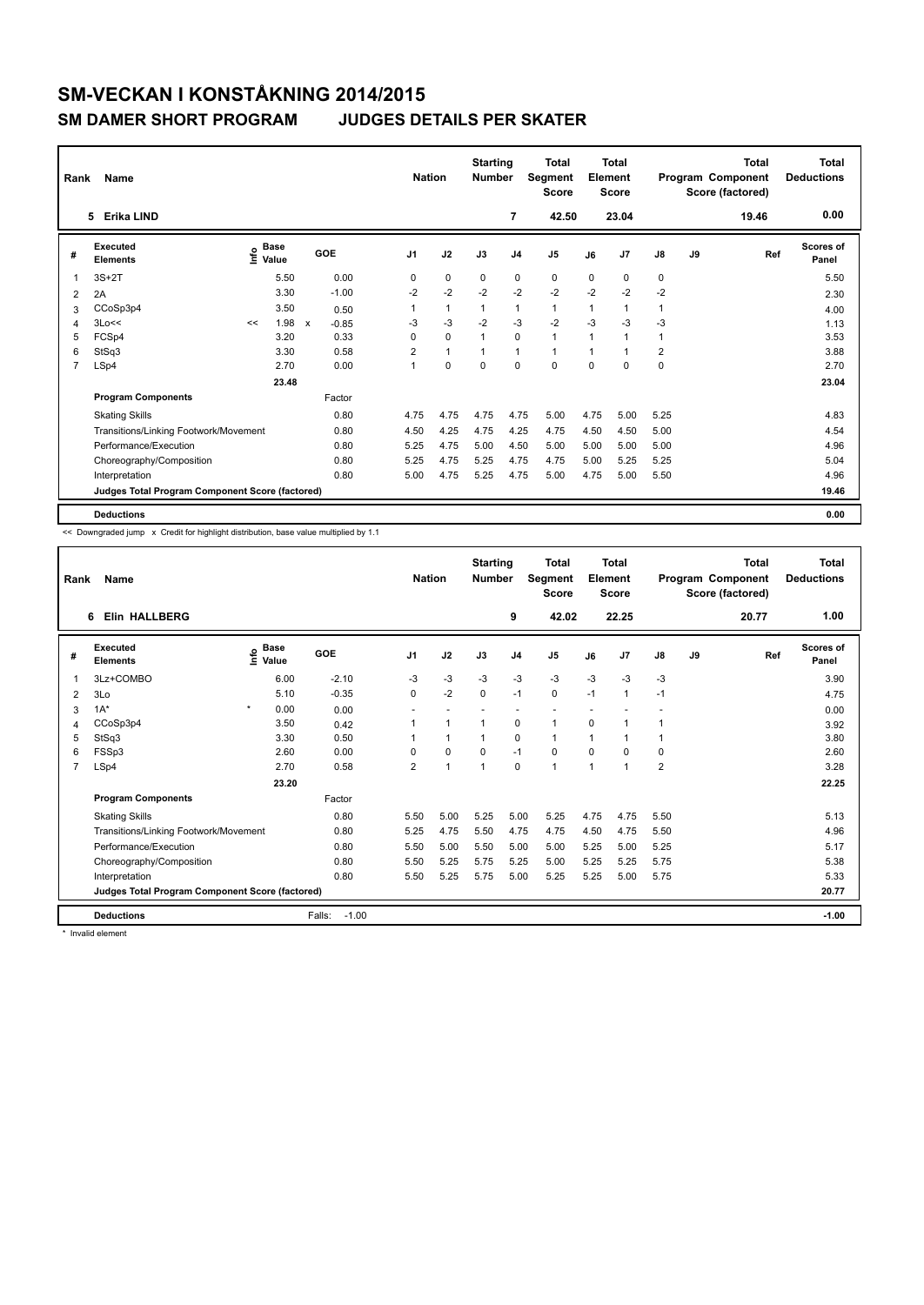## **SM-VECKAN I KONSTÅKNING 2014/2015 SM DAMER SHORT PROGRAM**

|  | <b>JUDGES DETAILS PER SKATER</b> |  |  |  |
|--|----------------------------------|--|--|--|
|--|----------------------------------|--|--|--|

| Rank           | Name                                            |      |                      |              |         |                | <b>Nation</b> | <b>Starting</b><br><b>Number</b> |                | <b>Total</b><br>Segment<br><b>Score</b> |              | Total<br>Element<br><b>Score</b> |      |    | <b>Total</b><br>Program Component<br>Score (factored) | <b>Total</b><br><b>Deductions</b> |
|----------------|-------------------------------------------------|------|----------------------|--------------|---------|----------------|---------------|----------------------------------|----------------|-----------------------------------------|--------------|----------------------------------|------|----|-------------------------------------------------------|-----------------------------------|
|                | 7 Cecilia FRYDÉN                                |      |                      |              |         |                |               |                                  | 6              | 34.34                                   |              | 17.09                            |      |    | 17.25                                                 | 0.00                              |
| #              | Executed<br><b>Elements</b>                     | ١nfo | <b>Base</b><br>Value |              | GOE     | J <sub>1</sub> | J2            | J3                               | J <sub>4</sub> | J5                                      | J6           | J <sub>7</sub>                   | J8   | J9 | Ref                                                   | Scores of<br>Panel                |
| 1              | LSp3                                            |      | 2.40                 |              | 0.50    |                | $\mathbf{1}$  | 1                                | 2              | $\mathbf{1}$                            | $\mathbf{1}$ | $\overline{1}$                   | 0    |    |                                                       | 2.90                              |
| 2              | 2A                                              |      | 3.30                 |              | $-0.33$ | 0              | $-1$          | 0                                | $-1$           | $-1$                                    | 0            | $-1$                             | $-1$ |    |                                                       | 2.97                              |
| 3              | 3S<<+COMBO                                      | <<   | 1.30                 |              | $-0.60$ | $-3$           | $-3$          | $-3$                             | $-3$           | $-3$                                    | $-3$         | $-3$                             | $-3$ |    |                                                       | 0.70                              |
| 4              | FSSp3                                           |      | 2.60                 |              | $-0.05$ | 0              | 0             | $-1$                             | 0              | 0                                       | 0            | $\overline{1}$                   | $-1$ |    |                                                       | 2.55                              |
| 5              | 3T<<                                            | <<   | 1.43                 | $\mathbf{x}$ | $-0.60$ | $-3$           | $-3$          | $-3$                             | $-3$           | $-3$                                    | $-3$         | $-3$                             | -3   |    |                                                       | 0.83                              |
| 6              | StSq3                                           |      | 3.30                 |              | 0.42    |                | $\mathbf{1}$  | $\Omega$                         | $\mathbf{1}$   | $\mathbf{1}$                            | $\Omega$     | $\overline{1}$                   | 1    |    |                                                       | 3.72                              |
| $\overline{7}$ | CCoSp3p3                                        |      | 3.00                 |              | 0.42    |                | 0             | 1                                | $\mathbf 0$    | 1                                       | 1            | 1                                | 1    |    |                                                       | 3.42                              |
|                |                                                 |      | 17.33                |              |         |                |               |                                  |                |                                         |              |                                  |      |    |                                                       | 17.09                             |
|                | <b>Program Components</b>                       |      |                      |              | Factor  |                |               |                                  |                |                                         |              |                                  |      |    |                                                       |                                   |
|                | <b>Skating Skills</b>                           |      |                      |              | 0.80    | 4.25           | 4.00          | 4.50                             | 4.50           | 4.75                                    | 4.00         | 4.00                             | 4.25 |    |                                                       | 4.25                              |
|                | Transitions/Linking Footwork/Movement           |      |                      |              | 0.80    | 4.00           | 3.75          | 4.00                             | 4.00           | 4.25                                    | 4.00         | 3.75                             | 4.25 |    |                                                       | 4.00                              |
|                | Performance/Execution                           |      |                      |              | 0.80    | 4.50           | 4.25          | 4.50                             | 4.25           | 4.50                                    | 4.50         | 4.00                             | 4.50 |    |                                                       | 4.42                              |
|                | Choreography/Composition                        |      |                      |              | 0.80    | 4.50           | 4.25          | 4.50                             | 4.50           | 4.25                                    | 4.25         | 4.50                             | 4.50 |    |                                                       | 4.42                              |
|                | Interpretation                                  |      |                      |              | 0.80    | 4.25           | 4.50          | 4.25                             | 4.50           | 4.50                                    | 4.50         | 4.50                             | 5.00 |    |                                                       | 4.46                              |
|                | Judges Total Program Component Score (factored) |      |                      |              |         |                |               |                                  |                |                                         |              |                                  |      |    |                                                       | 17.25                             |
|                | <b>Deductions</b>                               |      |                      |              |         |                |               |                                  |                |                                         |              |                                  |      |    |                                                       | 0.00                              |

<< Downgraded jump x Credit for highlight distribution, base value multiplied by 1.1

| Rank | Name                                            |      |                      |         | <b>Nation</b>  |              | <b>Starting</b><br><b>Number</b> |                | <b>Total</b><br><b>Segment</b><br><b>Score</b> |                | Total<br>Element<br><b>Score</b> |                |    | <b>Total</b><br>Program Component<br>Score (factored) | <b>Total</b><br><b>Deductions</b> |
|------|-------------------------------------------------|------|----------------------|---------|----------------|--------------|----------------------------------|----------------|------------------------------------------------|----------------|----------------------------------|----------------|----|-------------------------------------------------------|-----------------------------------|
|      | Johanna WICK<br>8                               |      |                      |         |                |              |                                  | $\mathbf{2}$   | 33.23                                          |                | 15.45                            |                |    | 17.78                                                 | 0.00                              |
| #    | Executed<br><b>Elements</b>                     | ١nfo | <b>Base</b><br>Value | GOE     | J <sub>1</sub> | J2           | J3                               | J <sub>4</sub> | J5                                             | J6             | J7                               | J8             | J9 | Ref                                                   | <b>Scores of</b><br>Panel         |
| 1    | 2A<<                                            | <<   | 1.10                 | $-0.60$ | $-3$           | $-3$         | $-3$                             | $-3$           | $-3$                                           | $-3$           | $-3$                             | $-3$           |    |                                                       | 0.50                              |
| 2    | 3T<<+COMBO                                      | <<   | 1.30                 | $-0.60$ | $-3$           | $-3$         | $-3$                             | $-3$           | $-3$                                           | $-3$           | $-3$                             | $-3$           |    |                                                       | 0.70                              |
| 3    | LSp4                                            |      | 2.70                 | 0.92    | $\overline{2}$ | $\mathbf{1}$ | 3                                | $\mathbf{1}$   | $\overline{2}$                                 | $\overline{2}$ | $\overline{2}$                   | $\overline{2}$ |    |                                                       | 3.62                              |
| 4    | 3S<<                                            | <<   | 1.30                 | $-0.60$ | $-3$           | $-3$         | $-3$                             | $-3$           | $-2$                                           | $-3$           | $-3$                             | $-3$           |    |                                                       | 0.70                              |
| 5    | StSq3                                           |      | 3.30                 | 0.42    | 2              | 0            | 1                                | $\mathbf{1}$   | $\mathbf{1}$                                   | -1             | 0                                | 1              |    |                                                       | 3.72                              |
| 6    | CCoSp3p3                                        |      | 3.00                 | 0.58    |                | 1            | $\overline{2}$                   | $\Omega$       | 1                                              | 1              | -1                               | 2              |    |                                                       | 3.58                              |
| 7    | FCSp2                                           |      | 2.30                 | 0.33    | 1              | $\Omega$     | 1                                | $-1$           | $\Omega$                                       | 1              | $\overline{1}$                   | $\mathbf{1}$   |    |                                                       | 2.63                              |
|      |                                                 |      | 15.00                |         |                |              |                                  |                |                                                |                |                                  |                |    |                                                       | 15.45                             |
|      | <b>Program Components</b>                       |      |                      | Factor  |                |              |                                  |                |                                                |                |                                  |                |    |                                                       |                                   |
|      | <b>Skating Skills</b>                           |      |                      | 0.80    | 4.50           | 4.25         | 4.50                             | 4.25           | 5.00                                           | 4.50           | 4.25                             | 4.75           |    |                                                       | 4.46                              |
|      | Transitions/Linking Footwork/Movement           |      |                      | 0.80    | 4.25           | 4.00         | 4.50                             | 3.75           | 4.75                                           | 4.00           | 3.75                             | 4.75           |    |                                                       | 4.21                              |
|      | Performance/Execution                           |      |                      | 0.80    | 4.75           | 4.25         | 4.25                             | 4.00           | 5.00                                           | 4.75           | 4.50                             | 4.50           |    |                                                       | 4.50                              |
|      | Choreography/Composition                        |      |                      | 0.80    | 4.75           | 4.25         | 4.50                             | 4.50           | 4.75                                           | 4.75           | 4.50                             | 5.00           |    |                                                       | 4.63                              |
|      | Interpretation                                  |      |                      | 0.80    | 4.50           | 4.00         | 4.25                             | 4.25           | 5.00                                           | 4.50           | 4.00                             | 5.50           |    |                                                       | 4.42                              |
|      | Judges Total Program Component Score (factored) |      |                      |         |                |              |                                  |                |                                                |                |                                  |                |    |                                                       | 17.78                             |
|      | <b>Deductions</b>                               |      |                      |         |                |              |                                  |                |                                                |                |                                  |                |    |                                                       | 0.00                              |

<< Downgraded jump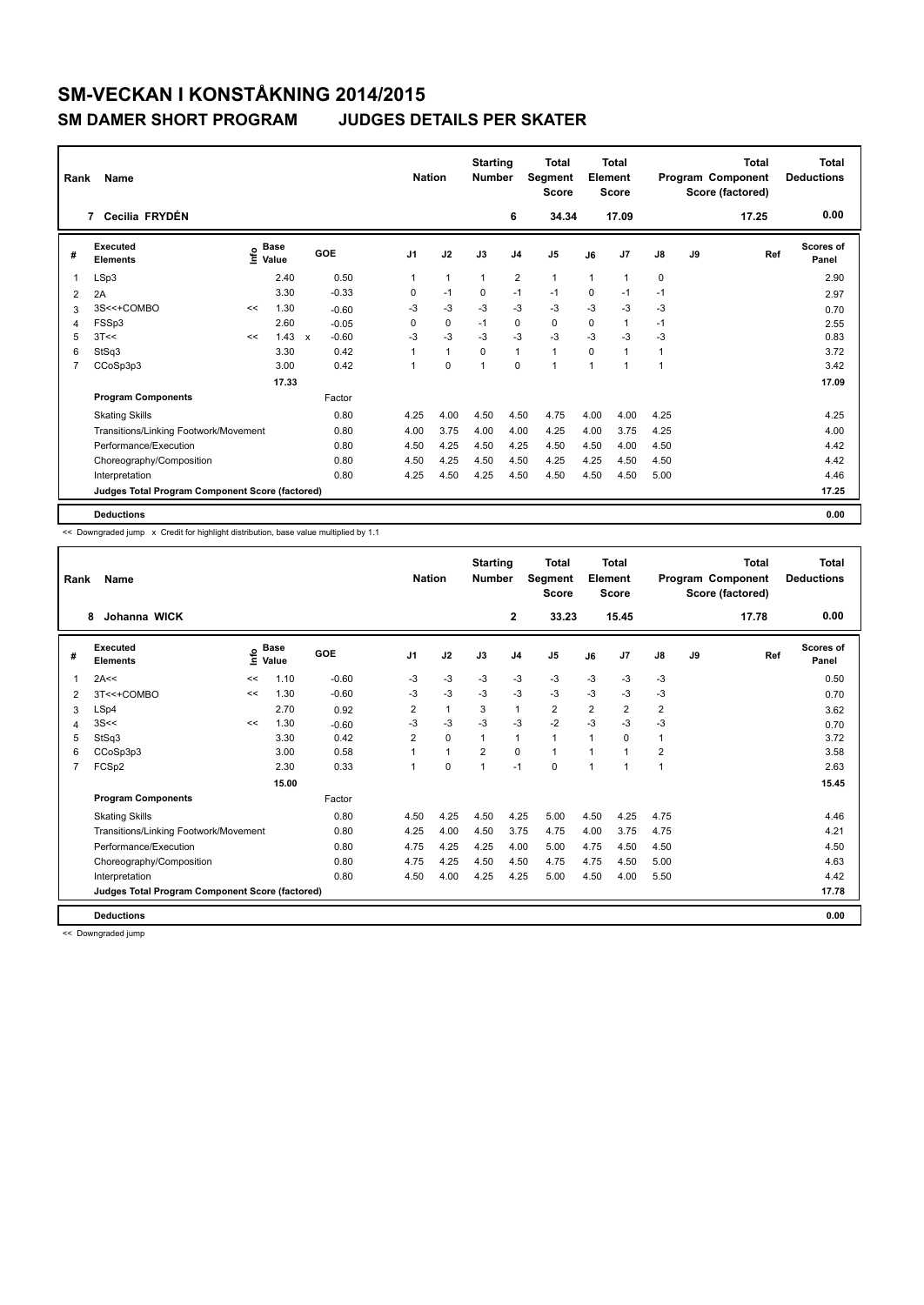| Rank           | Name                                            |      |                      |         | <b>Nation</b>  |              | <b>Starting</b><br><b>Number</b> |                | <b>Total</b><br>Segment<br><b>Score</b> |              | Total<br>Element<br><b>Score</b> |                |    | <b>Total</b><br>Program Component<br>Score (factored) | <b>Total</b><br><b>Deductions</b> |
|----------------|-------------------------------------------------|------|----------------------|---------|----------------|--------------|----------------------------------|----------------|-----------------------------------------|--------------|----------------------------------|----------------|----|-------------------------------------------------------|-----------------------------------|
|                | <b>Fredrica LASOME</b><br>9                     |      |                      |         |                |              |                                  | 5              | 32.79                                   |              | 17.13                            |                |    | 15.66                                                 | 0.00                              |
| #              | Executed<br><b>Elements</b>                     | ١nfo | <b>Base</b><br>Value | GOE     | J <sub>1</sub> | J2           | J3                               | J <sub>4</sub> | J <sub>5</sub>                          | J6           | J7                               | J8             | J9 | Ref                                                   | Scores of<br>Panel                |
| 1              | 2A                                              |      | 3.30                 | 0.42    | 0              | $\mathbf{1}$ | $\mathbf{1}$                     | $\mathbf{1}$   | $\mathbf{1}$                            | $\mathbf{1}$ | 0                                | $\mathbf{1}$   |    |                                                       | 3.72                              |
| 2              | $3S < +2T$                                      | <<   | 2.60                 | $-0.60$ | -3             | $-3$         | $-3$                             | -3             | $-3$                                    | $-3$         | $-3$                             | $-3$           |    |                                                       | 2.00                              |
| 3              | FSSp2V1                                         |      | 1.60                 | 0.00    | $\Omega$       | $\mathbf 0$  | $\Omega$                         | 0              | $\mathbf 0$                             | 0            | $-1$                             | 1              |    |                                                       | 1.60                              |
| 4              | 3Lo<<                                           | <<   | 1.80                 | $-0.90$ | -3             | $-3$         | $-3$                             | -3             | $-3$                                    | $-3$         | $-3$                             | -3             |    |                                                       | 0.90                              |
| 5              | CCoSp3p4                                        |      | 3.50                 | 0.08    | 1              | $\mathbf 0$  | $\Omega$                         | 0              | $\mathbf 0$                             | 1            | 0                                | 0              |    |                                                       | 3.58                              |
| 6              | StSq2                                           |      | 2.60                 | 0.00    | $\Omega$       | $\mathbf 0$  | $\Omega$                         | $-1$           | $\mathbf 0$                             | $\Omega$     | $\Omega$                         | $\mathbf{1}$   |    |                                                       | 2.60                              |
| $\overline{7}$ | LSp3                                            |      | 2.40                 | 0.33    | 1              | $\mathbf 0$  | 1                                | $\mathbf{1}$   | 1                                       | $\mathbf 0$  | $\mathbf 0$                      | $\overline{1}$ |    |                                                       | 2.73                              |
|                |                                                 |      | 17.80                |         |                |              |                                  |                |                                         |              |                                  |                |    |                                                       | 17.13                             |
|                | <b>Program Components</b>                       |      |                      | Factor  |                |              |                                  |                |                                         |              |                                  |                |    |                                                       |                                   |
|                | <b>Skating Skills</b>                           |      |                      | 0.80    | 4.25           | 3.75         | 3.75                             | 4.00           | 4.00                                    | 4.50         | 4.00                             | 4.50           |    |                                                       | 4.08                              |
|                | Transitions/Linking Footwork/Movement           |      |                      | 0.80    | 3.75           | 3.50         | 3.50                             | 3.50           | 3.50                                    | 3.75         | 3.50                             | 4.25           |    |                                                       | 3.58                              |
|                | Performance/Execution                           |      |                      | 0.80    | 4.25           | 3.75         | 3.75                             | 3.75           | 3.75                                    | 4.25         | 4.25                             | 4.75           |    |                                                       | 4.00                              |
|                | Choreography/Composition                        |      |                      | 0.80    | 4.00           | 4.00         | 3.50                             | 3.75           | 4.00                                    | 4.25         | 4.00                             | 4.50           |    |                                                       | 4.00                              |
|                | Interpretation                                  |      |                      | 0.80    | 4.00           | 4.00         | 3.50                             | 4.00           | 3.75                                    | 4.00         | 3.75                             | 4.50           |    |                                                       | 3.92                              |
|                | Judges Total Program Component Score (factored) |      |                      |         |                |              |                                  |                |                                         |              |                                  |                |    |                                                       | 15.66                             |
|                | <b>Deductions</b>                               |      |                      |         |                |              |                                  |                |                                         |              |                                  |                |    |                                                       | 0.00                              |

<< Downgraded jump

| Rank           | Name                                            |             |                      |                   | <b>Nation</b>  |                | <b>Starting</b><br><b>Number</b> |                | <b>Total</b><br>Segment<br><b>Score</b> |              | <b>Total</b><br>Element<br><b>Score</b> |                         |    | <b>Total</b><br>Program Component<br>Score (factored) | <b>Total</b><br><b>Deductions</b> |
|----------------|-------------------------------------------------|-------------|----------------------|-------------------|----------------|----------------|----------------------------------|----------------|-----------------------------------------|--------------|-----------------------------------------|-------------------------|----|-------------------------------------------------------|-----------------------------------|
|                | Rosanna SOUFIZADEH<br>10                        |             |                      |                   |                |                |                                  | 3              | 29.80                                   |              | 13.94                                   |                         |    | 16.86                                                 | 1.00                              |
| #              | Executed<br><b>Elements</b>                     | <u>lnfo</u> | <b>Base</b><br>Value | GOE               | J <sub>1</sub> | J2             | J3                               | J <sub>4</sub> | J5                                      | J6           | J7                                      | $\mathsf{J}8$           | J9 | Ref                                                   | <b>Scores of</b><br>Panel         |
| 1              | 2A<<                                            | <<          | 1.10                 | $-0.60$           | $-3$           | $-3$           | $-3$                             | $-3$           | $-3$                                    | $-3$         | $-3$                                    | $-3$                    |    |                                                       | 0.50                              |
| 2              | 3S<+COMBO                                       | $\prec$     | 3.00                 | $-2.10$           | $-3$           | $-3$           | $-3$                             | $-3$           | $-3$                                    | $-3$         | $-3$                                    | $-3$                    |    |                                                       | 0.90                              |
| 3              | FCSp3                                           |             | 2.80                 | 0.67              | 1              | $\overline{2}$ | 2                                | 0              | $\mathbf{1}$                            | $\mathbf{1}$ | $\mathbf{1}$                            | $\overline{\mathbf{c}}$ |    |                                                       | 3.47                              |
| 4              | 3Lo<<                                           | <<          | 1.80                 | $-0.90$           | -3             | $-3$           | $-3$                             | $-3$           | $-3$                                    | $-3$         | $-3$                                    | $-3$                    |    |                                                       | 0.90                              |
| 5              | StSq2                                           |             | 2.60                 | 0.17              | 1              | $\mathbf{1}$   | 0                                | 0              | 0                                       | $\Omega$     | 0                                       | 1                       |    |                                                       | 2.77                              |
| 6              | CCoSp3p2                                        |             | 2.50                 | 0.50              |                | 1              |                                  | $\Omega$       | $\mathbf{1}$                            | $\mathbf 1$  | 1                                       | 1                       |    |                                                       | 3.00                              |
| $\overline{7}$ | LSp2                                            |             | 1.90                 | 0.50              | $\overline{2}$ | 1              | $\overline{1}$                   | $\mathbf 0$    | $\mathbf 1$                             | $\mathbf{1}$ | 1                                       | 1                       |    |                                                       | 2.40                              |
|                |                                                 |             | 15.70                |                   |                |                |                                  |                |                                         |              |                                         |                         |    |                                                       | 13.94                             |
|                | <b>Program Components</b>                       |             |                      | Factor            |                |                |                                  |                |                                         |              |                                         |                         |    |                                                       |                                   |
|                | <b>Skating Skills</b>                           |             |                      | 0.80              | 4.50           | 4.25           | 4.25                             | 4.25           | 4.50                                    | 4.25         | 4.25                                    | 4.25                    |    |                                                       | 4.29                              |
|                | Transitions/Linking Footwork/Movement           |             |                      | 0.80              | 4.00           | 3.75           | 4.00                             | 4.00           | 4.25                                    | 3.75         | 3.50                                    | 4.00                    |    |                                                       | 3.92                              |
|                | Performance/Execution                           |             |                      | 0.80              | 4.25           | 4.25           | 4.50                             | 4.25           | 4.25                                    | 4.50         | 4.00                                    | 4.00                    |    |                                                       | 4.25                              |
|                | Choreography/Composition                        |             |                      | 0.80              | 4.25           | 4.25           | 4.25                             | 4.50           | 4.25                                    | 4.50         | 4.25                                    | 4.25                    |    |                                                       | 4.29                              |
|                | Interpretation                                  |             |                      | 0.80              | 4.25           | 4.50           | 4.00                             | 4.50           | 4.50                                    | 4.25         | 4.50                                    | 4.00                    |    |                                                       | 4.33                              |
|                | Judges Total Program Component Score (factored) |             |                      |                   |                |                |                                  |                |                                         |              |                                         |                         |    |                                                       | 16.86                             |
|                | <b>Deductions</b>                               |             |                      | $-1.00$<br>Falls: |                |                |                                  |                |                                         |              |                                         |                         |    |                                                       | $-1.00$                           |

< Under-rotated jump << Downgraded jump